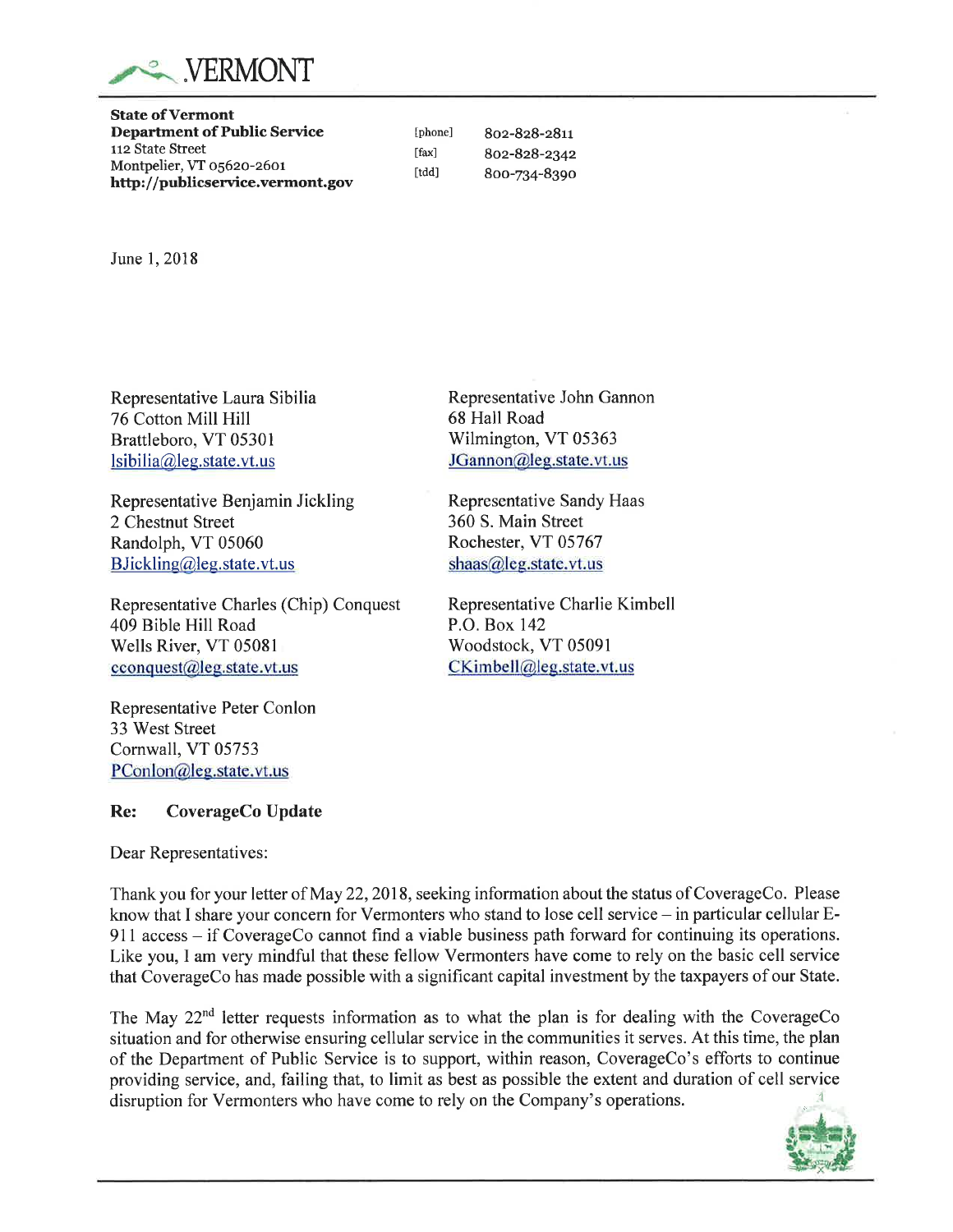The Department has been closely monitoring the developments concerning CoverageCo's operational viability following the untimely death in November of 2017 of its founder, Vanu Bose. After <sup>a</sup> prospective sale of CoverageCo fell through earlier this year in February, the Department was prepared to issue a request for proposal to find a new system operator. Then, in late March, Mr. Richard Biby was appointed to serve as CovergeCo's interim executive, which led the Department to defer issuing the RFP and to instead shift its plan to providing the Company with a reasonable opportunity to regain its footing under Mr. Biby's leadership.

Mr. Biby has been at the helm of CoverageCo now for approximately two months, and, as I understand it, on a part-time basis. During this period, with financial support from Rose Park Advisors, the company's controlling investor, CoverageCo has taken the following steps to put its house in order:

- (i) secured an essential roaming agreement with AT&T with assistance from the Administration (CoverageCo had previously thought this agreement was unattainable);
- (2) retained Trilogy Networks, Inc., a company with experience in providing turn-around planning for distressed communications companies, as well as back-office systems support (e.g., finance and accounting), technical support, network maintenance services, and intervention with trade creditors to work out debt arrangements;
- (3) retained local legal counsel to advise on regulatory matters in Vermont;
- (4) engaged with trade creditors to address the state of its accounts;
- (5) committed (via Mr. George Woodward, Trilogy's Chief Executive Officer) to providing a business plan for review by late June.

Taken together, these measures suggest that CoverageCo is attempting to make good use of the reasonable opportunity it has been provided to stabilize its operations.

It further bears noting that this year's budget bill included a provision that would authorize the Department to use up to \$100,000 from the Connectivity Fund to defray the E-911 geolocation fees of a service provider such as CoverageCo (See H.924, Section E.233.2). The express intent of this legislation is to authorize "short-term emergency funding to any provider who has a lease agreement with the State to operate a mobile wireless network comprising microcell equipment owned by the State" so as to "support the health and safety needs of the general public by maintaining critical microcell wireless E-91 I service in rural areas of the State that would otherwise be without such service . ..." The Administration supports this piece of the budget and is not seeking to change it during the special session, which is focused on the one remaining issue where there is not yet agreement, namely, how to provide more educational opportunities for Vermont's children while simultaneously providing property tax relief for Vermonters at a time when significant unexpected revenue is available. Given that Section 8.233.2, if enacted, could serve to mitigate a portion of CoverageCo's financial difficulties, and that the Company has agreed to provide a business plan by the end of this month, the Department is awaiting both the end of the special session and the delivery of the plan before conclusively assessing the Company's prospects in the near future for success or failure in meeting its contractual obligations to the State.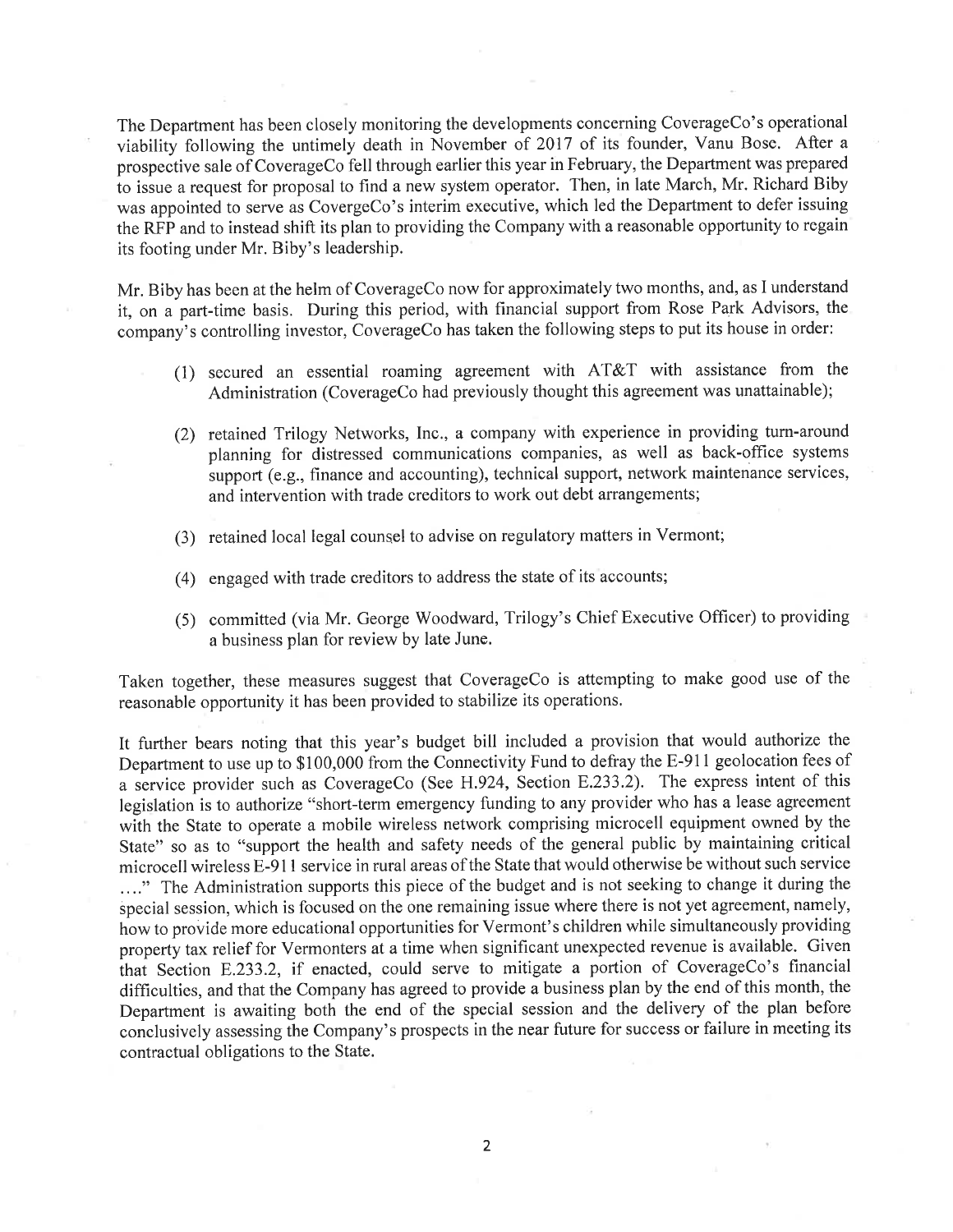In light of all these circumstances, the Department has exercised restraint with respect to its contractual remedies vis-a-vis CoverageCo and in determining whether to issue an RFP seeking a successor vendor. To this point in time, such restraint has appeared advisable to best protect the public interest in preserving the availability of cell service in CoverageCo's area of operations, given that the State made a capital investment of several million dollars in its partnership with CoverageCo between 2013 and early 2017.

Furthermore, as you perhaps are aware, on May 23<sup>rd</sup> Consolidated Communications suspended its backhaul DSL service to all CoverageCo sites for non-payment of a past due debt in excess of \$100,000. On May 26<sup>th</sup>, CoverageCo petitioned the Public Utility Commission (the "PUC") for a temporary restraining order that would require Consolidated to reconnect the backhaul service. On May  $29<sup>th</sup>$ , the PUC convened a hearing and heard testimony that CoverageCo has accrued the debt over 14 months and that to date the parties have not been able to reach a repayment agreement. The PUC did not issue a ruling at the end of the hearing, but rather set a schedule for briefing legal arguments. The PUC also indicated a preference for a sefflement to restore service to CoverageCo. Absent <sup>a</sup> settlement, the PUC intends to rule promptly on the TRO request after final briefs are filed Tuesday, June  $5<sup>th</sup>$ .

The May 22<sup>nd</sup> letter further enquires as to which CoverageCo sites are operational. The answer to this question is very fluid. To keep the public informed, the Department posts all reliable information it receives on its website as soon as it becomes available, Certainly, last week's suspension of Consolidated's DSL backhaul service has had a negative effect on CoverageCo's operations, but at this time the Department has no clear information on precisely how many sites remain active or have been affected by Consolidated's action. On multiple occasions over the last several months, the Department has contacted CoverageCo to determine which sites remain active. but has only sporadically received limited information. During a conference call on May 25<sup>th</sup>, CoverageCo explained that there have been difficulties in obtaining network information and other business data from Vanu Inc., but that the company expects its visibility into network conditions to improve now that a transfer of network data and operations is in progress from Vanu, Inc. to Trilogy. On the May 29<sup>th</sup> call, Mr. Biby provided some data to update the Department as to the system's operational sites. The Department is still reviewing and analyzing this data.

Absent clear and consistent data reporting from CoverageCo, the Department's means of monitoring whether sites are operational is to inspect each site individually. Just prior to the DSL shut-down, Department staff went into the field and inspected 148 state-owned sites. Of these sites, only 29 were operational.

The May 22<sup>nd</sup> letter seeks to understand the Department's intended future use of certain capital funds that were legislatively re-appropriated in the 2018 session for the "VTA wireless network" (See H.923 Sec.  $16c(a)(1)$ ). These capital funds could be used to provide the financial resources necessary to deploy the radios remaining in inventory for the CoverageCo system or to fund alternatives that could achieve a similar level of cell service. The first step is for the Department will determine what CoverageCo's prospects are for success in meeting its contractual obligations to the State. That process is underway, subject to a timeframe that will be determined by the resolution of the as-yet undetermined outcomes described in this letter. Should the Department conclude that CoverageCo does not have the resources and the know-how to constantly keep the network operational, the Department will issue <sup>a</sup> request for proposal seeking a new network operator. The H.923 capital appropriation would then be used to attract an alternative operator. This second step in the process would begin once the Department has made a final assessment as to the future of its contractual relationship with CoverageCo.

3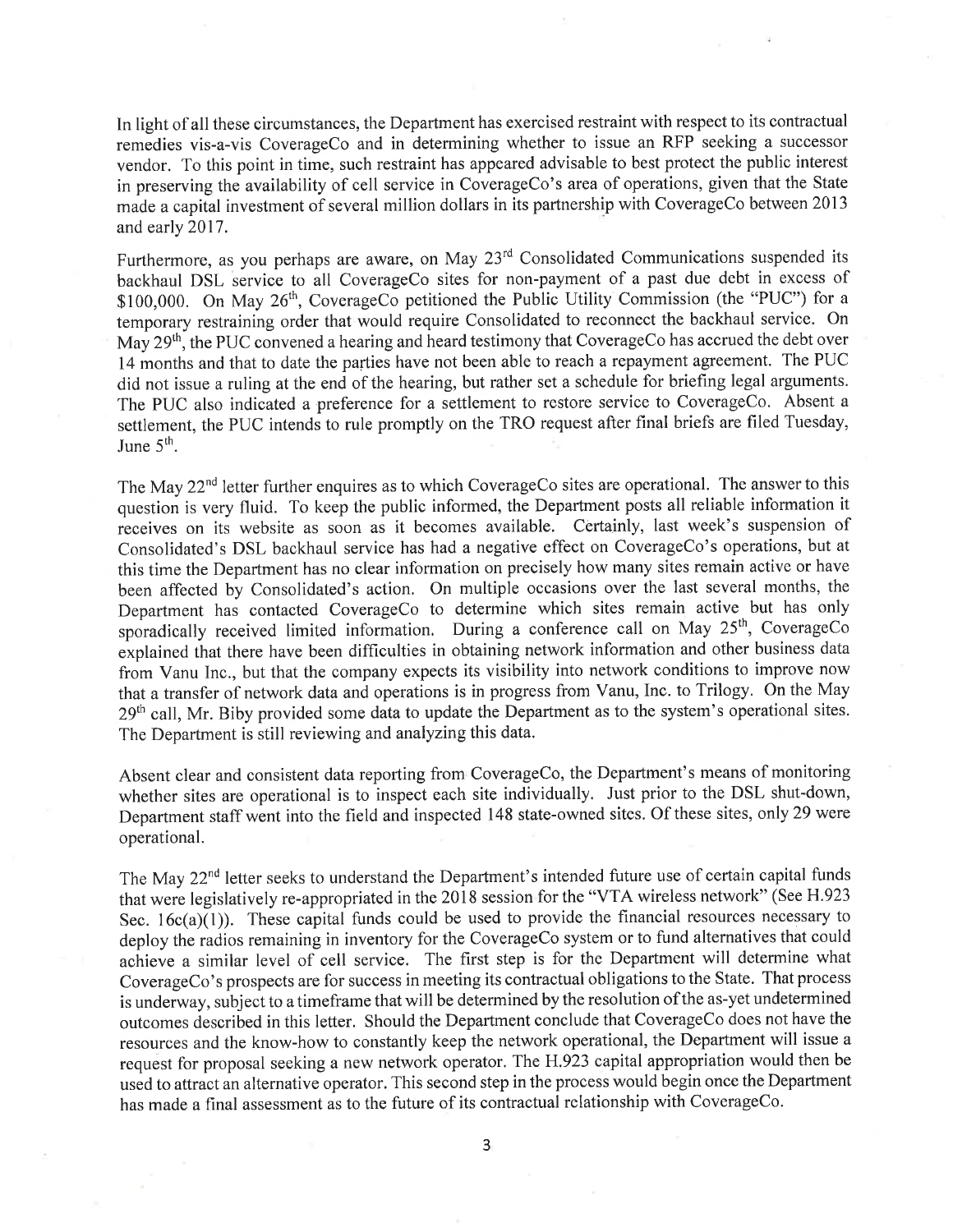From a longer-term perspective, it bears noting that as of November 2017, VTel Wireless, Inc. has begun offering wireless voice service and provides access to emergency services to both VTel customers and non-initialized customers. Also, the advent in due course of FirstNet, a federal program designed to bring first responders broadband service in the field, will further expand commercial cell coverage in Vermont, including in many of the areas served by CoverageCo today, though not in all of them. Another development of note is the recent announcement from the Federal Communications Commission (the "FCC") that it will make available nationwide certain funding for rural wireless 4G/LTE deployment through its Mobility Fund Phase II program. Specifically, the FCC will award \$4.3 billion to qualifying wireless carriers through an auction process over a ten-year period for areas that are currently not covered by 4G/LTE. Vermont has geographic areas that are eligible for this funding. The Department will be working to support interested carriers in pursuing this funding.

Finally, the May 22<sup>nd</sup> letter asks whether the Department has received a plan regarding the future operations of the CoverageCo network from "Vanu Inc., Richard Biby, CoverageCo, Rose Park Advisors, or Stephen Whitaker." I have attached copies of documents in this vein that the Department has received to date from Mr. Biby (in his capacity as CoverageCo's interim CEO), "Attachment A" and Mr. Whitaker, "Attachment B". The Department has received no such documents from Vanu Inc. or Rose Park Advisors. Again, the Department is expecting to receive a viable business plan from CoverageCo by the end of June, as promised by Mr. Woodward, Trilogy's CEO.

In closing, please know the Department is very concerned that the adverse impacts of CoverageCo's present difficulties are affecting fellow Vermonters who have waited very long for reliable cell service to reach them. I offer you my firm assurances that the Department will spare no effort in finding <sup>a</sup> reasonable and sustainable path forward in bringing reliable cell service to these affected Vermonters, as well as to others in our state who have yet to enjoy the benefit of this means of communication. Patience and sound policy vetting will be needed, though, to guard against repeating the setbacks and disappointing aspects of the CoverageCo that Vermonters are now experiencing.

I hope this response is informative and helpful to you. I appreciate the opportunity to address your questions and would invite you to contact me should you have any remaining concerns.

Kind regards. Ficrney Commissioner

(2) Attachments

"Creating a Sustainable Path to 911 and Cell Service Expansion," from Richard Biby "Where to from Here? CoverageCo or No Coverage?" from Stephen Whitaker

Jason Gibbs, Chief of Staff Cc:

Representative Mitzi Johnson, Speaker of the House Luke Martland, Director and Chief Counsel, Legislative Council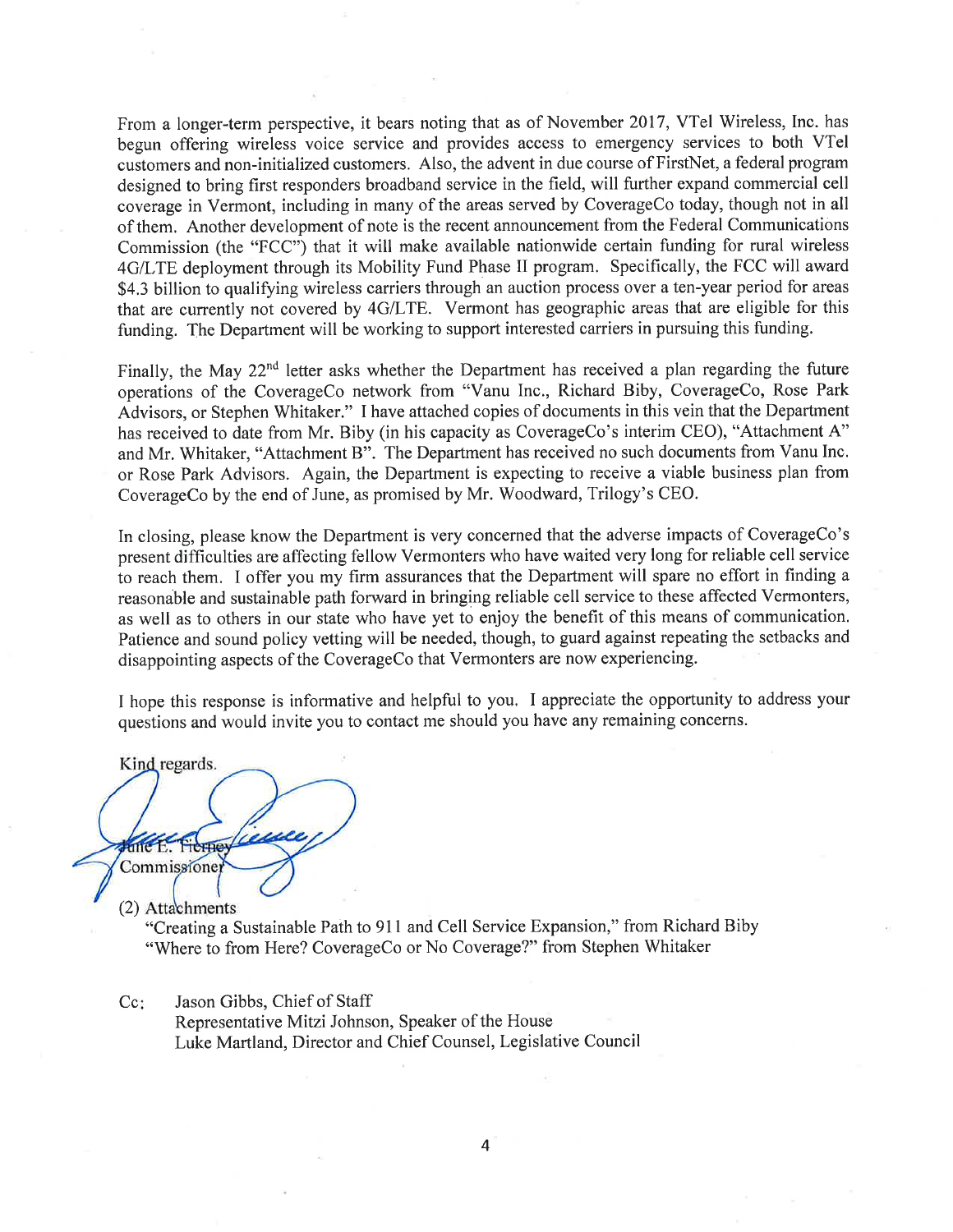# Creating a Sustainable Path to 911 and Cell Service Expansion

The Vision: CoverageCo is a company solving the challenge of rural cell phone coverage in Vermont, bringing cell service and 911 calling access to thousands of Vermonters. CoverageCo hopes to continue this rollout to significant areas of the state still without cell or 911 coverage.

#### The Technology:

- Small cell service devices, called "base stations," mounted on poles or buildings

- Requires only access to broadband and the same amount of energy as a 100 watt light bulb - Generally, delivers a half mile radius of cell service, depending on terrain, and height of the transmitting / receiving antennas above ground level.

- Is the most energy efficient option on the market (which means it would be economically very difficult for any other carrier to provide a similar service)

- Provides cells service and 9l I calling in locations not covered by large service providers, for all GSM and CDMA phones, regardless of if a carrier has a roaming relationship with CoverageCo or not; all compatible 911 calls are routed.

- Doesn't require the building of expensive, massive towers

- Earns revenue from traditional cell service providers only when one of their customers uses the CoverageCo network

- 157 units have been installed to date.

-Units cover a total of 370 square miles where there was no coverage before

- There were 1215 completed calls to E911 made through the CoverageCo network in the State of Vermont over the last 12-month period from March 1, 2017 thru February 28, 2018. CoverageCo locations provide complete voice, texting and data service to T-Mobile, Sprint customers, and voice-only service to Verizon and US Cellular customers. CoverageCo has just signed a data roaming agreement with US Cellular. Verizon customers with non-CDMA phones and data cards can receive texting and data seruices.

To date, AT&T has chosen not to allow their customers to use the CoverageCo service in the state of Vermont.

CoverageCo did roam with AT&T in support of the hurricane relief effort in Puerto Rico and US Virgin Islands in the wake of Hurricane Maria in late 2017 . The results from our hurricane relief were:

462,827 SMS text messages

140,076 voice calls

269,195 voice minutes

54,551.276MB aggregated data roaming services

Mobile virtual network operators (MVNOs) like TracFone, Republic, AARP, etc. generally cannot utilize the CoverageCo network due to their arrangements with their host carriers (as they are often reselling for the larger companies such as Sprint, Verizon, AT&T, etc.).

CoverageCo Confidential and Proprietary 4/23/2018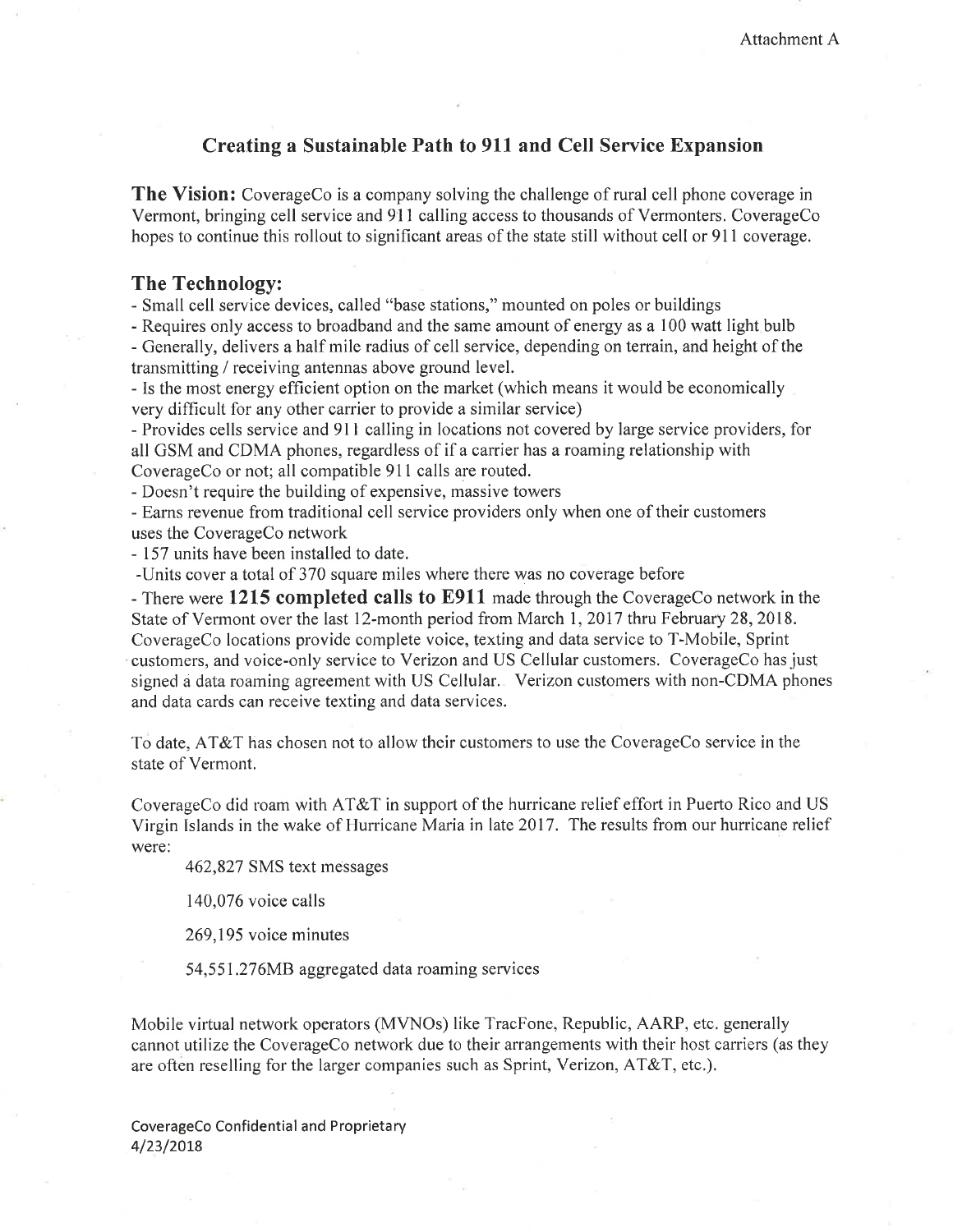The Problem: CoverageCo's revenue model and device placement strategy was originally based on national averages for cell phone use while driving. However, Vermonters use the phone on the road at much lower rate than national average. The result is that the current average revenue per installation is \$56/month/site, and because current operational costs are \$135/month/site, this has led to a \$79/month/site deficit.

## Addressing the Problem:

- . Locations with even a little population density are viable for CoverageCo's model of small cell service - Small villages like Wilmington can benefit from cell service and provide a volume of activity to make the network viable in those locations, even with the high fixed costs of pole attachments.
- . Important institutions, like hospitals, schools and colleges, still have no cell service and need it - These important state assets are hampered by the lack of cell service, sometimes creating dangerous scenarios. Yet, through various federal programs, most have robust backhaul in house that provide more than enough connectivity for small cell service. Grace Cottage Hospital was more than happy to install a device and the resulting call volume made the operation financially viable. Similar deployments at Sterling College and even the state park in Barnard yielded similar strong revenue results and user satisfaction.
- Vermont business and homeowners appear to be happy to host sites in order to have cell service - In classic Vermont fashion, CoverageCo discovered this year that individuals and business were more than happy to have a CoverageCo antenna installed on their building, plug the device into an outlet and connect to their existing backhaul. The end result was service for a neighborhood with low operating costs that allows for viable deployments in more rural areas.
- "Daisy Chain" technology works to potentially further reduce costs and leverage better backhaul.
- 3 Steps to a Sustainable Path Forward:
	- Use the Vermont Universal Service Fund to reimburse the monthly E911 cost for any network provider enabling outdoor 911 calling in a location without current coverage
	- Work with Green Mountain Power to propose a tariff that would no longer require a unique meter for each and every micro cell, a change that would cut the energy cost in half and save ratepayers money as well
	- Use new models for placement of units to target stationary cell phone usage rather than usage in transit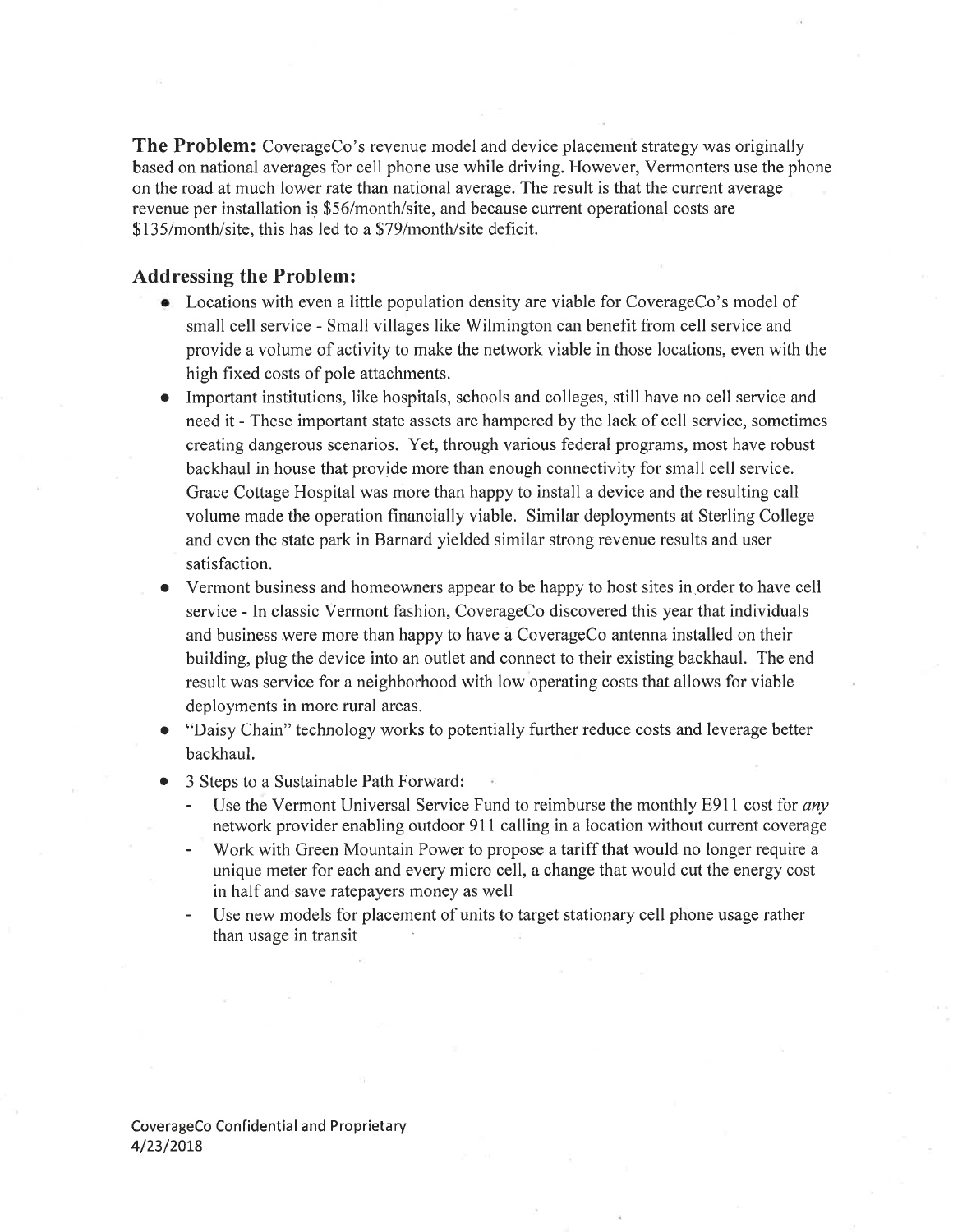Monthly Site Operational Costs: CoverageCo was able to negotiate the contract rate for <sup>91</sup>I service down from \$50 to \$28 per site per month for current 2G service, starting July 1. The current itemized monthly operational costs versus the target monthly operational costs are:

|                 | Current           | <b>Target</b> |
|-----------------|-------------------|---------------|
| <b>Backhaul</b> | \$53              | \$53          |
| Power           | \$30              | \$15          |
| Pole Attachment | \$2               | \$2           |
| E911            | \$50              | \$0           |
| Total           | $\overline{$}135$ | \$70          |

As a form of an even more sustainable business model, CoverageCo has l0 sites installed where the host, usually a business/property owner provides the power and backhaul service, which leaves the only site operational expense as the E91l fees. An example of this can be found at Coburn's General Store in South Strafford, VT.

## Benefits from the Sustainable Path Forward:

- Continue to greatly increase needed 911 coverage
- Economic development benefits that come from making more locations attractive for businesses
- Avoid construction of massive, controversial towers
- Increased revenue back to the Universal Service Fund resulting from more cell usage
- Increased cell coverage across the state by an additional 957 square miles

# 911 Costs to the State:

-Current cost of 2G 911 service for 157 sites at \$50/mo. is \$7,850/month; and the future Cost of 2G 911 service for all 357 planned sites at \$28/mo. would only be an additional \$2,146 per month for a total of \$9,996/month.

- Annual cost of 2G 911 service, once all 357 sites are running, would be  $(9,996 \times 12)$  = \$119,952

### Changes are needed regardless of the provider:

The funding of 911 service is necessary not just for the CoverageCo project to succeed, but for any hope of getting 911 cell service from any provider to these more remote parts of the state in the near future. That's why the reimbursement policy should be available to any provider willing to take on this challenge.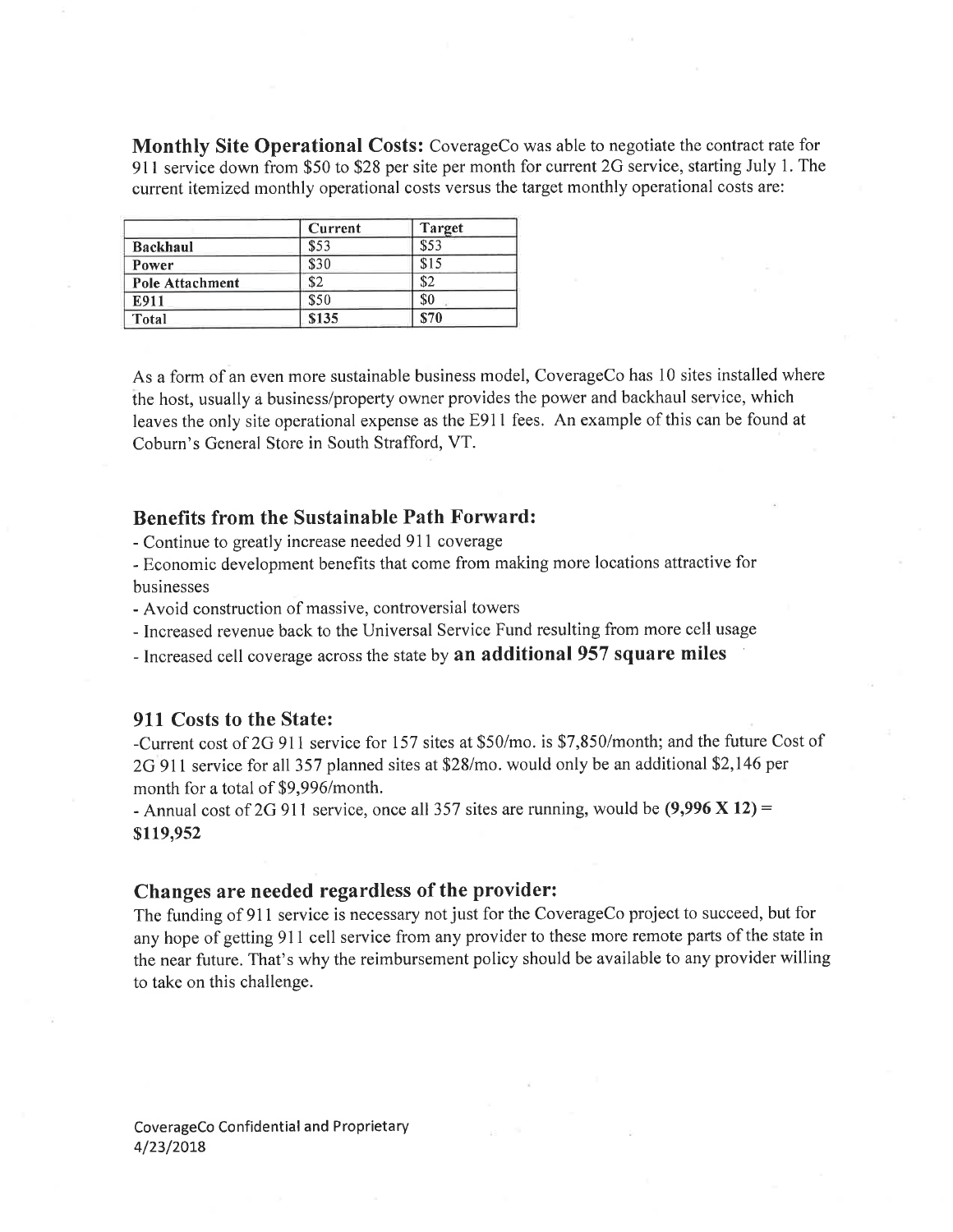# Where To From Here? CoverageCo or No Coverage?

Vermont's microcell network, initiated by the Vermont Telecommunications Authority, represents a leading edge experiment testing the question of whether the common, large 'Tower on the Hill' based wireless cell service can be cost effectively supplemented with lower power, shorter range microcells to fill the gaps and provide cell service more economically, with near ubiquitous coverage in Vermont's hard to serve villages and valley byways, These challenges are both an iconicfeature of Vermont's landscape and yet very problematic (from a telecommunications radio propagation perspective).

lf the microcell experiment fails, due to mismanagement, economics or poor planning, Vermont will be condemned to an ever increasing network of mountaintop cell towers lurking over the valley floors, closer and closer together, each tower loaded with multiple carriers' 'barnacles' of antenna elements attaching at different heights. And as those load bearing structural limits are pushed, a second or third tower will likely appear on those same hills.

ln addition to the ever increasing visual insult, not unlike the threat posed by advertising billboards which were banned in prior years, we know that the S200k+ costs of erecting each new tower, and the year-long permitting delays will continue to be <sup>a</sup> deterrent to the construction of towers, and thus many narrow roads and deep valleys, travel routes, farms and home sites for a large number of Vermont residents, first responders and visitors will remain void of cellular coverage and thus in greater danger than is necessary.

CoverageCo 1,0 did not generate sufficient operating revenue nor did it attract one essential roaming agreement with AT&T to allow for its sustained operation. CoverageCo now proposes to improve on what should be referred to as CoverageCo 2.0 with modifications to increase cell coverage area using fewer taller poles, decrease or off-load some expenses such as egll geolocation costs, and increase revenues. These improvements will potentially allow for uninterrupted operation of the existing network and the improved service will be the key to expanding microcell coverage to more of Vermont's cellular'dead zones'around recreation areas, along highways and in our more rural communities.

#### Decreasing costs

The next generation of aG/LfE microcell technology should be mounted on a fewer number of taller, 60' roadside poles which will, as a result, have longer range than the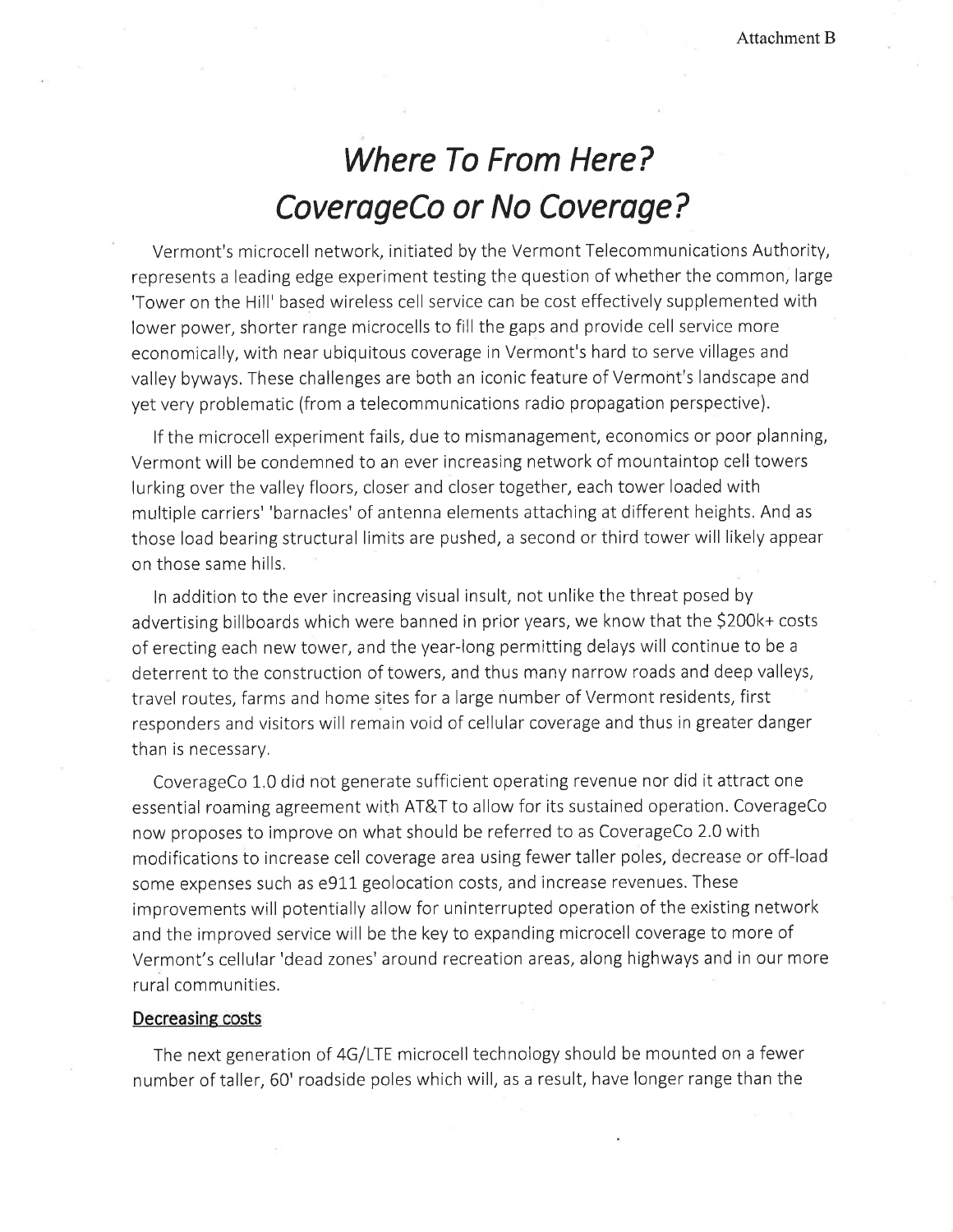current antenna locations and equipment used in CoverageCo 1,0. This will decrease the required number of microcells in an area and the associated operating costs.

The potential to engineer an expanded network of microcell transmitters will also be the basis for negotiation of reduced rates from backhaul providers, E-911 geolocation fees and electric utilities.

ln each case, a growing network of microcells will provide necessary revenues without significant increases in the system's marginal costs, Preliminary discussion with a number of CoverageCo's creditors responsible for providing these supporting services has already opened the door for longer term agreements.

#### lncreasing revenues

CoverageCo 2.0 plans to set out on a path toward providing G/LfE service and incrementally replace the 2G service provided by CoverageCo 1.0, CoverageCo Inc. recognizes that the 2G service does not adhere to plans of major cellular carriers yet the nearly 400 7G radios already owned by the State can continue to provide basic emergency calling coverage for 911 access as well as limited data and text services. Their installed locations can migrate over time to areas where high data speeds or throughput is not required.

However, the path for 4G/LTE upgrades will, as a prerequisite, require the availability of fiber optic cable for backhaul and therefor will also improve data transmission revenues. Providing cellular customers with more reliable voice coverage and higher data speeds is the primary market factor driving tower based cellular providers.

Crafting roaming agreements with the state's designated microcell operator, CoverageCo serving low traffic areas based upon the public safety imperative is a very cost effective strategy for increasing cell coverage without waiting indefinitely or relying on large carriers making uneconomical investments in new mountaintop towers, lncluding the consideration of the public safety of ubiquitous cellphone coverage aligns directly with the goals already in statute as Vermont's telecommunications policy of 30 VSA 202c, which should serve to support negotiations with cell providers to require those companies to both support and contribute through roaming agreements where their tower systems do not provide cell service.

ln addition to roaming revenues, the state will need to assess the value of and make <sup>a</sup> reasonable estimate for the amount of subsidy required for providing cell coverage in areas where low traffic volumes do not justify the maintenance of cellular radios and antennas. This is not a unique situation as similar solutions have been crafted for providing basic governmental services in rural areas for other purposes and the economic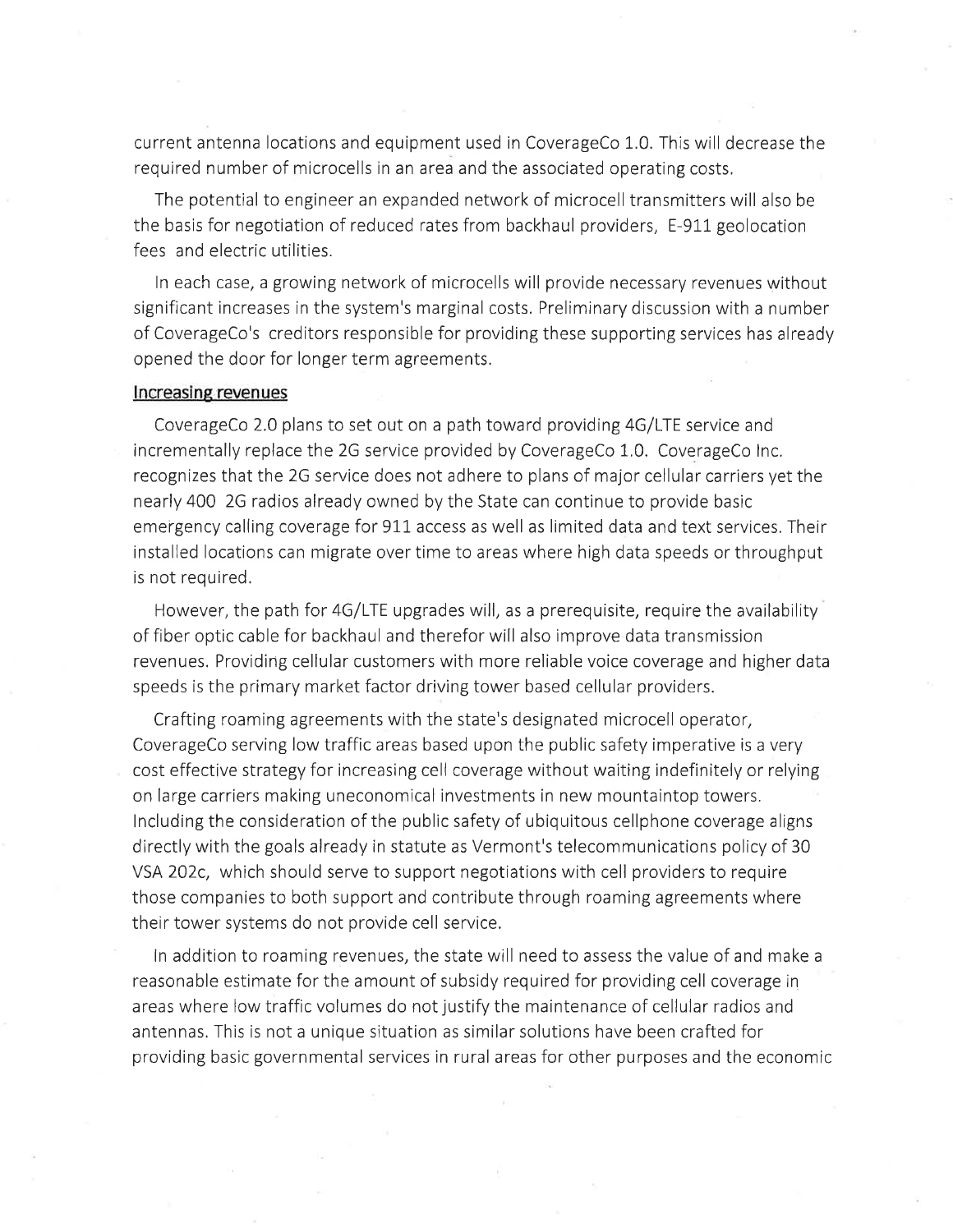development and public safety value of a comprehensive cellular coverage system will need to be incorporated in the consideration of those subsidies.

The long term plan is to provide 4G/LTE service (with an eye toward 5G services). CoverageCo, through its private equity backer Rose Park Advisers, has arranged for bridge financing and initiated negotiations with all current utility creditors to reduce arrears and maintain CoverageCo's existing network of 160 sites for the next 3-6 months.

The success of this strategywill require the redefining of a partnership where all of those with a vested interest in the Vermont microcell investment as well as the economic success of the CoverageCo system are aware of the multitude of potential benefits of developing the long range plan, the financing and through effective partnership skills.

During this interim planning window granted by the State and by those partners, CoverageCo proposes to provide to investors and the state more details on not only the plans for continued operation but some alternatives for design and financing for the expansion of the network, including 4G/LTE upgrades made incrementally as fiber backhaul becomes available, A statewide propagation study and GIS fiber mapping remains as a fundamentally necessary task in order to accomplish both a refined microcell placement design and to estimate backhaulcosts and fiber build priorities.

To provide a necessary message of support by the General Assembly for sustaining the microcell approach, the State of Vermont must initiate its own steps for mandating that <sup>a</sup> responsible and cooperative agency initiate steps toward assisting with regulatory reform, cooperative implementation of plans, cost reduction strategy and revenue.

The longer term plan should be developed over the next several months that will identify a proposed build-out schedule for an expanded system, a proposed schedule for installing some or all or most of the remaining state owned Vanu 2G radios, incrementally upgrading the existing 2G equipment by replacement 4G/LTE equipment and the identification of those portions of the network that do not now and may never have adequate cell usage to meet break-even point, thus meriting long term financial support.

As noted above, providing cellular coverage for many of Vermont's underserved areas will be a slow, costly and near impossible endeavor using only mountain-top cell towers. A carefully designed strategy of carefully placed microcells, generating increased revenue in some locations in order to subsidize those locations which may never break even is precisely what is needed at this critical juncture. A well-oiled partnership with a state agency both able and willing to bring forth the "good offices of the State" to assure the necessary roaming agreements, rural dark fiber, regulatory reform and detailed vision to implement these share goals will be essential to a successful restructuring of the Vermont microcell effort.